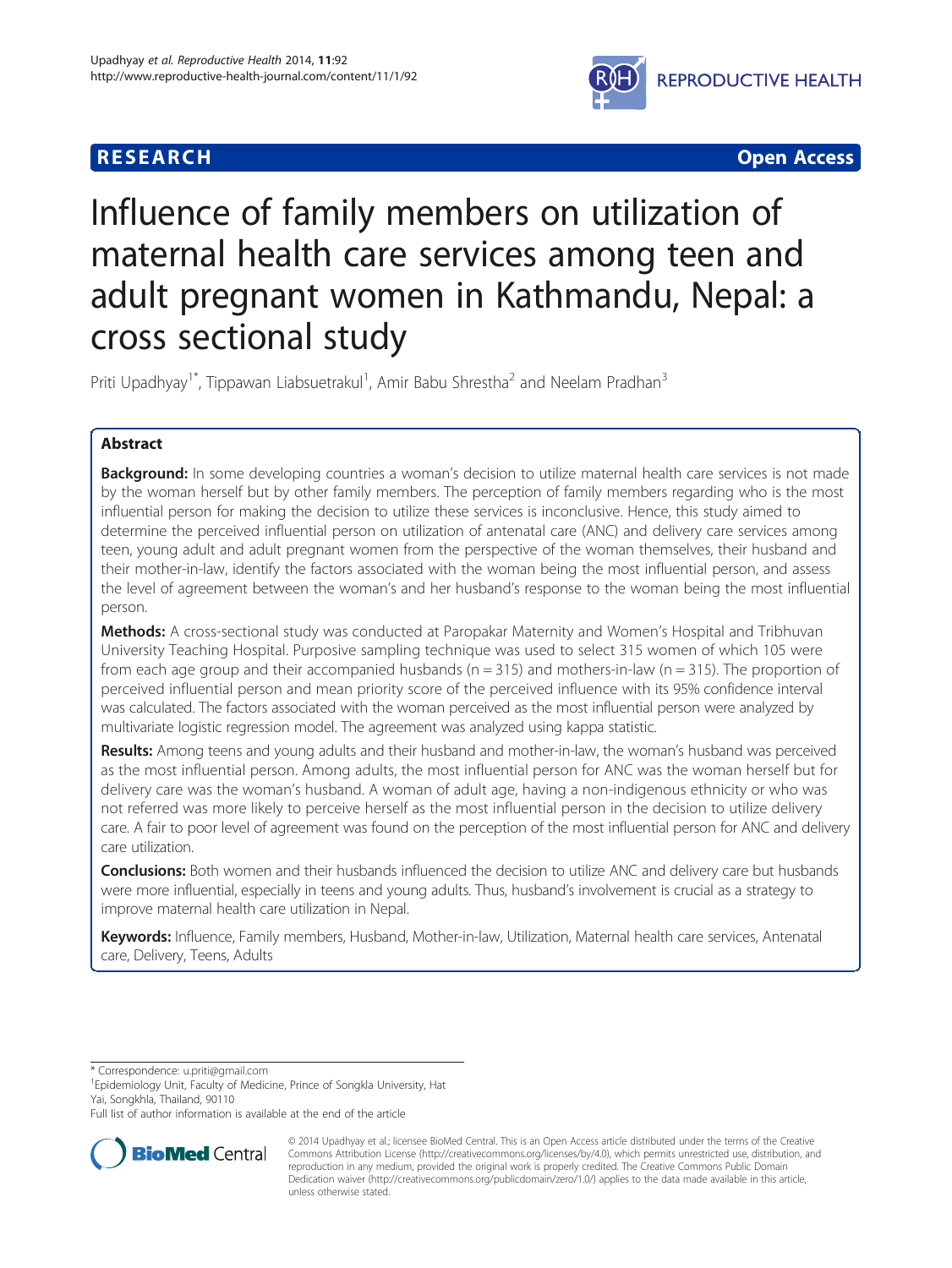# Background

In 2010, 99% of all global maternal deaths occurred in developing countries [[1\]](#page-9-0). Compared to women aged over 20 years, the risks of maternal death among teens aged 15–19 years is twice as high and is almost five times higher among those under 15 years [\[2](#page-9-0)]. Likewise, the risk of stillbirth and neonatal death in the first week of life is higher among newborns of mothers who are aged younger than 20 years [[3\]](#page-9-0). Maternal and perinatal deaths and related complications can be averted by timely and adequate utilization of antenatal care (ANC) and delivery care services [[4,5](#page-9-0)].

Low utilization of maternal health care services and increased risks for obstetric complications among pregnant teens has been reported from both developed and developing countries [\[6-10\]](#page-9-0). As a result, teens are a vulnerable group and need more attention for their care seeking behaviors when they become pregnant. In developing countries in Africa and Asia, particularly Nepal, low utilization of maternal health care services was observed, among teens and adults [[11](#page-9-0)-[13](#page-9-0)].

The proportion of births attended by skilled health personnel and ANC coverage (the percentage of women aged 15-49 with a live birth that received ANC by any provider four or more times during their pregnancy), two of the WHO indicators for improving maternal and child health, have improved globally [\[14\]](#page-9-0). Although the government of Nepal implemented the safe delivery incentive program in 2005 and a national free delivery policy in 2009, Nepal has not achieved the Millenium Development Goal 5 (MDG5) targets for these indicators yet. The latest national data in 2013 showed that only 50% of women had achieved both MDG 5 targets while the target to meet by 2015 is 80% for four ANC visits and 60% for delivery attended by skilled birth attendant [\[15-17\]](#page-9-0). A higher utilization of facility-based services was evident in semi-urban regions of Kathmandu district with 70% of deliveries attended by a skilled birth attendant. Lower utilization in remote regions of Nepal might be explained by the cultural tradition of giving birth in the community and women's lack of power to demand the services if their partners show discouragement [[18,19](#page-9-0)].

It is evident that the factors associated with utilization of obstetric care in facilities in developing countries such as Nepal are multifactorial and include demographic, economic, socio-cultural or religious characteristics [[20](#page-9-0)-[23](#page-9-0)]. Apart from the women's individual and household factors, it was reported in Africa and South Asia that the decision to utilize maternal health care services was not made by the woman herself but by her husband or other family members [[3,24](#page-9-0),[25\]](#page-9-0). Six previous studies conducted in Nepal, Bangladesh, Burkina Faso, Thailand, Kenya and Pakistan determined the influential persons for making the decision to utilize maternal care; however, the study samples, methodologies and data analyses were different to ours [\[24-29](#page-9-0)]. The study from Nepal was qualitative and interviewed women, their husbands and their mothers-inlaw [\[24](#page-9-0)]. Four studies interviewed only women among which two were qualitative and two were quantitative [[25,27](#page-9-0)-[29](#page-9-0)]. The remaining one was also a qualitative study which interviewed both women and their husbands [[26](#page-9-0)]. The findings of qualitative studies were limited by the small sample size. In addition, the methodologies applied to identify the most influential person were not clearly explained in the previous studies. Additionally, previous studies on household decision making have revealed that the women's autonomy was positively associated with age suggesting that the influential persons might vary depending on age [[30,31\]](#page-9-0).

Increasing the effort to improve ANC coverage and the proportion of births attended by skilled birth attendants is a challenge in the countries of Africa and South Asia. The efforts may be useless if the relevant persons who participate in the decision making process are not taken into account. Therefore, there is a need to identify the influential person on making decision to utilize these services. Knowing the influential persons among the family members of the pregnant women and in different age groups is essential to prepare the strategies and targets of promotion of maternal health care services. This study thus aimed to determine the perceived influential person on a woman's decision to utilize antenatal and delivery care services among teen, young adult and adult pregnant women from the perspective of themselves, their husband and their mother-in-law, identify the factors associated with the woman being the most influential person in the decision to utilize care, and assess the level of agreement between the woman's and husband's response to the woman being the most influential person.

#### Methods

#### Study design and setting

A cross-sectional study was conducted at Paropakar Maternity and Women's Hospital (PMWH) and Tribhuvan University Teaching Hospital (TUTH) which provides maternity services in Kathmandu district of Nepal, from June to October 2013. The PMWH is the main public maternity hospital of Kathmandu having more than 18,000 deliveries per year and the TUTH is a university hospital having more than 5,000 deliveries per year in 2013.

#### Study sample

Women aged 34 or less, who delivered at PMWH or TUTH and were accompanied by both their husband and mother-in-law at any time of their hospitalization were purposively included. The sample also consisted of the accompanying husband and mother-in-law. Eligible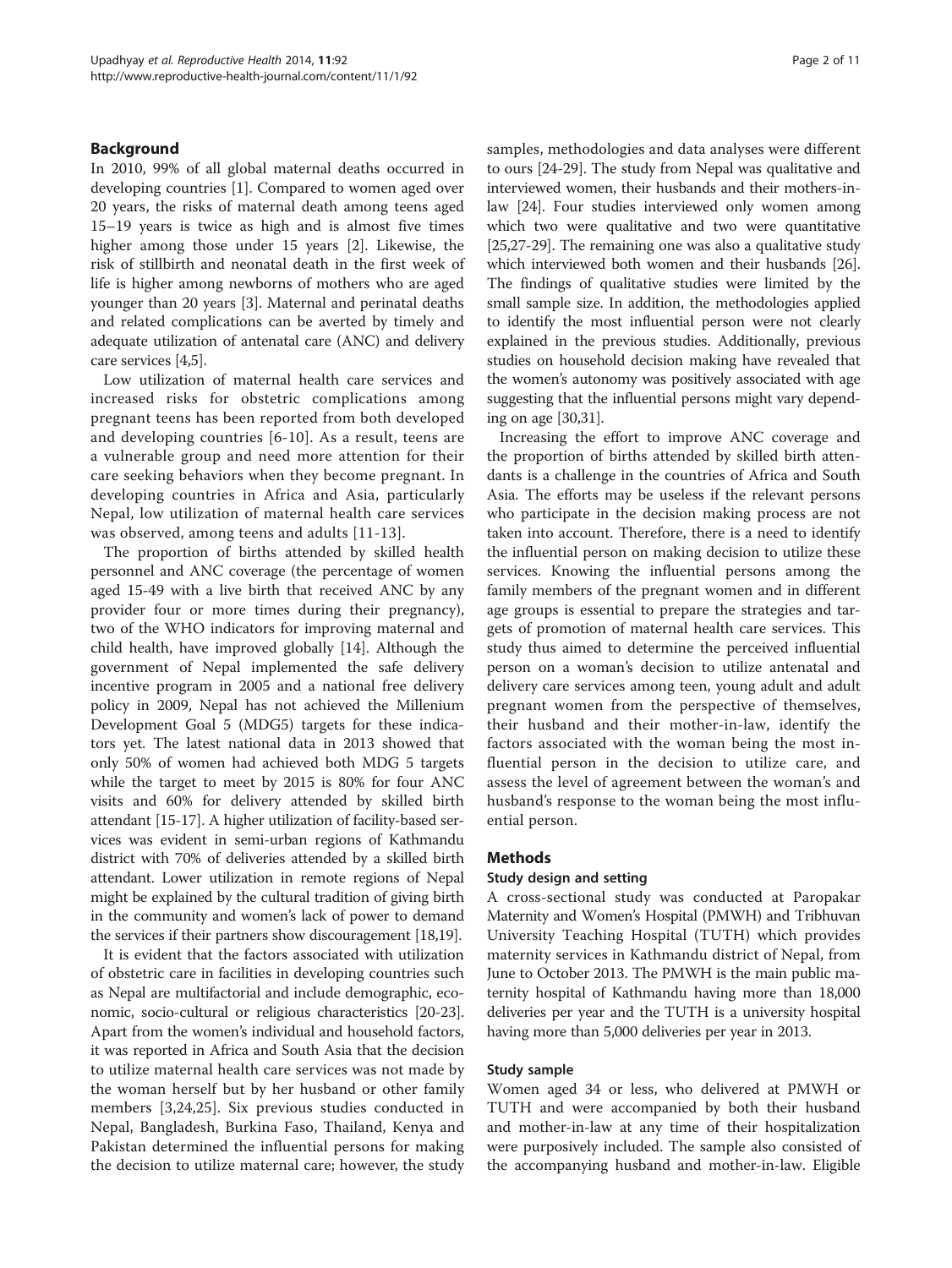women, their husbands and mothers-in-law were mostly identified at the postpartum ward by asking the women whether her husband and mother-in-law had accompanied her or would visit her at this admission. Some women were also identified when the woman's husband or mother-in-law were waiting outside the labor room. All women, their husbands and mothers-in-law were informed that they had the right to agree or refuse to participate in the study and each of them was approached separately and independently.

The sample size was calculated on the basis of estimating the proportion of women whose family members influenced her to utilize ANC and delivery care services. Considering this estimated proportion to be 50%, to be 95% confident of estimating this proportion with a precision of 10%, at least 96 women were needed. We assumed that the influence of family members on women of different age groups may not be same, thus the sample size was separated into three age groups: teens (less than 20 years), young adults (20-24 years) and adults (25-34 years). As a result, at least 288 women and their husbands and mothers-in-law were required. Sample sizes were determined for each hospital based on the probability proportional to the number of deliveries in each hospital. The proportion of past deliveries was approximately 70% and 30% in PMWH and TUTH respectively, which lead to the sample size of 205 for PMWH and 110 for TUTH.

# Data collection

After individually signing the consent forms, all respondents were interviewed separately in a private place within the hospital using a structured questionnaire. The interviews of the women were done exclusively in the postpartum period before the women were discharged from the hospital. The interviews of the husbands and mothers-inlaw were performed in either the postpartum or delivery period as appropriate. All interviews were conducted by the first author. All women, husbands and mothers-in-law were interviewed using the same questionnaire.

# Variables

The main outcome variable was the person who had the most influence on the woman's decision to utilize ANC and delivery care at the hospital. The question asked to all three persons was "When you/your spouse/your daughterin-law needed ANC /delivery care for this pregnancy, who were the influential persons on your/your wife's/ your daughter-in-law's decision to utilize this care?" with four possible persons, namely the woman, husband, mother-in-law and others. If they responded multiple answers then they were asked to rank the priority of each influential person from the most to the least with no ties allowed. The person who was ranked the highest for each respondent was defined as the most influential person as either the woman or others.

Independent variables included socio-demographic characteristics of the women, husband and mother-inlaw and obstetric characteristic of the women.

# Statistical analysis

Double data entry and validation was performed using EpiData. The analysis was done in R (The R Foundation for Statistical Computing, Vienna, Austria). The characteristics of women, their husbands and their mothers-inlaw were analyzed using Chi square or Fisher's exact test as appropriate for categorical variables and Wilcoxon's Rank Sum test for continuous variables.

The proportion of each influential person by the three types of respondents and three age groups for both ANC and delivery care was determined and the mean priority score was calculated with 95% confidence interval. The priority ranks were summed and then averaged for each person. Higher mean scores indicated a greater influence of that person on the woman's decision to utilize ANC and delivery care.

The factors associated with women being perceived as the most influential person on the decision to utilize ANC and delivery care by women's perspective were assessed by uni-variate and multiple logistic regression models. A p-value less than 0.05 was considered as statistically significant. Agreement between women's and their husbands' perspectives on whether the woman was the most influential person on the utilization of both ANC and delivery care was analyzed using both unadjusted and prevalence adjusted kappa statistic among the three age groups [[32\]](#page-9-0).

#### Ethical considerations

The study protocol was approved by the Ethical Committee of the Faculty of Medicine, Prince of Songkla University, Songkhla, Thailand. The permission for conducting data collection in the participating hospitals was obtained. All respondents were provided with information about the study, and written informed consent was received before the interview. Involvement in the study did not place the respondents at any risk. Data were collected anonymously to ensure confidentiality.

# Results

A total of 315 women with their husbands and mothers-in-law were interviewed in the study period of which 105 in each age group were included. The sociodemographic and obstetric characteristics of women are presented in Tables [1](#page-3-0) and [2](#page-4-0) respectively. There were a significantly higher proportion of indigenous teens in the study sample. A significantly higher proportion of teens also resided outside of Kathmandu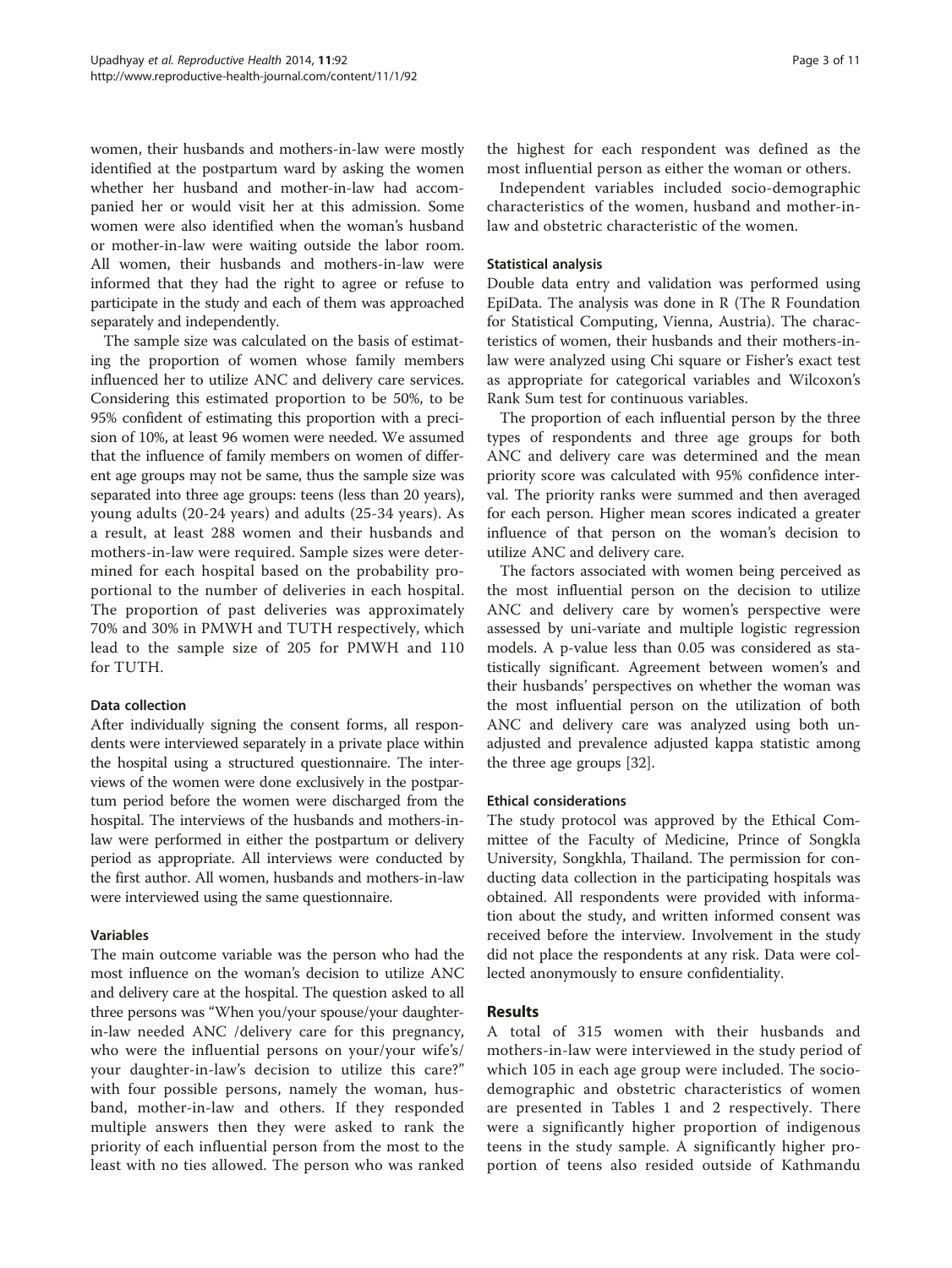| Characteristics                       | Teens $(N = 105)$<br>n(%) | Young adults<br>$(N = 105)$ n $(\%)$ | Adults ( $N = 105$ )<br>n(%) | Total $(N = 315)$<br>n(%) | P-value |
|---------------------------------------|---------------------------|--------------------------------------|------------------------------|---------------------------|---------|
| <b>Ethnicity</b>                      |                           |                                      |                              |                           | 0.02    |
| Indigenous                            | 72 (68.6)                 | 55 (52.4)                            | 56 (53.3)                    | 183 (58.1)                |         |
| Non-indigenous                        | 33 (31.4)                 | 50 (47.6)                            | 49 (46.7)                    | 132 (41.9)                |         |
| Religion                              |                           |                                      |                              |                           | 0.08    |
| Hindu                                 | 80 (76.2)                 | 90 (85.7)                            | 91 (86.7)                    | 261 (82.9)                |         |
| Buddhist or others                    | 25 (23.8)                 | 15(14.3)                             | 14(13.3)                     | 54 (17.1)                 |         |
| Residency                             |                           |                                      |                              |                           | 0.001   |
| Within Kathmandu                      | 82 (78.1)                 | 89 (84.8)                            | 100 (95.2)                   | 271 (86)                  |         |
| Outside Kathmandu                     | 23 (21.9)                 | 16 (15.2)                            | 5(4.8)                       | 44 (14.0)                 |         |
| Occupation                            |                           |                                      |                              |                           | < 0.001 |
| Housewife                             | 78 (74.3)                 | 56 (53.3)                            | 51 (48.6)                    | 185 (58.7)                |         |
| Employed                              | 8(7.6)                    | 37 (35.2)                            | 44 (41.9)                    | 89 (28.3)                 |         |
| Farmer or laborer                     | 19 (18.1)                 | 12 (11.4)                            | 10(9.5)                      | 41 (13.0)                 |         |
| <b>Education</b>                      |                           |                                      |                              |                           | < 0.001 |
| Illiterate or can only read and write | 7(6.7)                    | 4(3.8)                               | 13 (12.4)                    | 24(7.6)                   |         |
| Primary or secondary                  | 90 (85.7)                 | 75 (71.4)                            | 65 (61.9)                    | 230 (73.0)                |         |
| University degree or higher           | 8(7.6)                    | 26 (24.8)                            | 27(25.7)                     | 61 (19.4)                 |         |
| Marriage arrangement                  |                           |                                      |                              |                           | < 0.001 |
| By self or partner                    | 73 (69.5)                 | 57 (54.3)                            | 42 (40)                      | 172 (54.6)                |         |
| By family                             | 32 (30.5)                 | 48 (45.7)                            | 63 (60)                      | 143 (45.4)                |         |
| Age at marriage                       |                           |                                      |                              |                           | < 0.001 |
| Less than 20 years                    | 105 (100)                 | 50 (47.6)                            | 18(17.1)                     | 173 (54.9)                |         |
| More than or equal to 20 years        |                           | 55 (52.4)                            | 87 (82.9)                    | 142 (45.1)                |         |

<span id="page-3-0"></span>Table 1 Comparison of women's socio-demographic characteristics of by age group

valley and had no formal occupation. They had a lower proportion who had attained a higher educational degree and had their marriage arranged by their family. A higher proportion of teens attended their first ANC after four months gestation, had less than four ANC visits and had a low perceived willingness to utilize ANC.

Table [3](#page-5-0) compares the characteristics of the women's husbands and mothers-in-law. The median ages of husbands and mothers-in-law increased with increasing age group. Husbands of teens had a lower proportion of higher educational attainment and employment. The majority (>80%) of mothers-in-law had not attended formal education regardless of the age of the women. The proportion of housewives among the mothers-in-law of adult women was twice as high as that of young adults and teens. Slightly more than half of mothers-in-law currently lived with their daughter-in-law.

Figure [1](#page-6-0) shows the proportion of influential persons perceived by the three types of respondents on the decision to utilize facility-based ANC and delivery care stratified by the women's age groups. Approximately 90% or more of women and their husbands and mothers-in-law in all three age groups rated that the woman and her husband were influential persons in the decision to utilize both services. Mothers-in-law were rated to be the lowest influential person by three types of respondents for both services, especially in the adult group and its proportion of influence was lower in ANC than in delivery care.

The mean priority scores of women, husbands and mothers-in-law as the influential person in the decision to utilize ANC and delivery care rated by three types of respondents among three age groups are shown in Figures [2](#page-6-0) and [3](#page-7-0). For ANC (Figure [2\)](#page-6-0), the husband was ranked to be the highest among teens and young adults. Among adults, women were ranked the highest followed closely by husbands. Both women and husbands perceived that the woman was more influential than the mother-in-law across all age groups but the mother-inlaw perceived her influence on her daughter-in-law's utilization of ANC among teens and young adults. For delivery care (Figure [3\)](#page-7-0), the husband was also ranked as the most influential person in all age groups. The influence of women in their decision to utilize delivery care was ranked the lowest by all three respondents among the teen age group.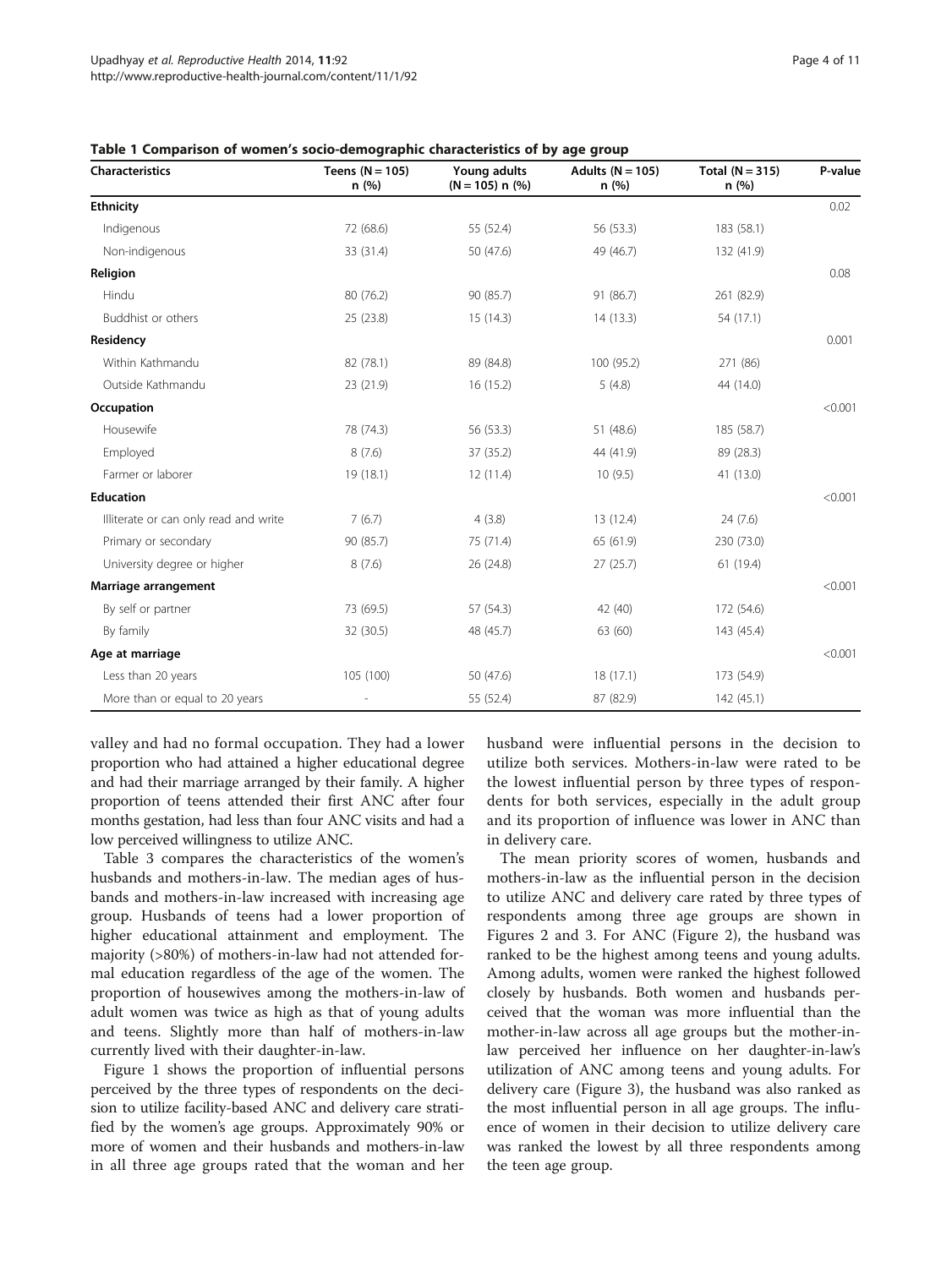#### <span id="page-4-0"></span>Table 2 Comparison of women's obstetric characteristics of by age group

| <b>Characteristics</b>                         | Teens ( $N = 105$ )<br>n(%) | Young adults<br>$(N = 105)$ n $(\%)$ | Adults ( $N = 105$ )<br>n(%) | Total $(N = 315)$<br>n (%) | P-value |
|------------------------------------------------|-----------------------------|--------------------------------------|------------------------------|----------------------------|---------|
| Parity                                         |                             |                                      |                              |                            | < 0.001 |
| Primiparous                                    | 98 (93.3)                   | 86 (81.9)                            | 45 (42.9)                    | 229 (72.7)                 |         |
| Multiparous                                    | 7(6.7)                      | 19 (18.1)                            | 60 (57.1)                    | 86 (27.3)                  |         |
| Gravida                                        |                             |                                      |                              |                            | < 0.001 |
| Primigravida                                   | 88 (83.8)                   | 75 (71.4)                            | 37 (35.2)                    | 200 (63.5)                 |         |
| Multigravida                                   | 17(16.2)                    | 30 (28.6)                            | 68 (64.8)                    | 115 (36.5)                 |         |
| Intention of current pregnancy                 |                             |                                      |                              |                            | 0.067   |
| Not sure/No                                    | 45 (42.9)                   | 29 (27.6)                            | 36 (34.3)                    | 110 (34.9)                 |         |
| Yes                                            | 60 (57.1)                   | 76 (72.4)                            | 69 (65.7)                    | 205 (65.1)                 |         |
| Type of hospital for ANC                       |                             |                                      |                              |                            | 0.002   |
| Only Public                                    | 93 (88.6)                   | 83 (79.0)                            | 77 (73.3)                    | 253 (80.3)                 |         |
| Only Private                                   | 7(6.7)                      | 7(6.7)                               | 3(2.9)                       | 17(5.4)                    |         |
| Both public and private                        | 5(4.8)                      | 15 (14.3)                            | 25 (23.8)                    | 45 (14.3)                  |         |
| <b>Gestational age at first ANC</b>            |                             |                                      |                              |                            | 0.02    |
| Within four months                             | 59 (56.2)                   | 75 (71.4)                            | 75 (71.4)                    | 209 (66.3)                 |         |
| After four months                              | 46 (43.8)                   | 30 (21.6)                            | 30(21.6)                     | 106 (33.7)                 |         |
| <b>Number of ANC visits</b>                    |                             |                                      |                              |                            | 0.003   |
| Less than four times                           | 16(15.2)                    | 2(1.9)                               | 10(9.5)                      | 28 (8.9)                   |         |
| More than four times                           | 89 (84.8)                   | 103 (98.1)                           | 95 (90.5)                    | 287 (91.1)                 |         |
| <b>Referral status</b>                         |                             |                                      |                              |                            | 0.008   |
| Not referred from another hospital             | 88 (83.8)                   | 89 (84.8)                            | 101 (96.2)                   | 278 (88.3)                 |         |
| Referred from another hospital                 | 17(16.2)                    | 16(15.2)                             | 4(3.8)                       | 37(11.7)                   |         |
| Perceived willingness to utilize ANC           |                             |                                      |                              |                            | 0.03    |
| Low                                            | 26 (24.8)                   | 12(11.4)                             | 17(16.2)                     | 55 (17.5)                  |         |
| High                                           | 79 (75.2)                   | 93 (88.6)                            | 88 (83.8)                    | 260 (82.5)                 |         |
| Perceived willingness to utilize delivery care |                             |                                      |                              |                            | 0.9     |
| Low                                            | 12(11.4)                    | 10(9.5)                              | 11(10.5)                     | 33 (10.5)                  |         |
| High                                           | 93 (88.6)                   | 95 (90.5)                            | 94 (89.5)                    | 282 (89.5)                 |         |

Of all women, 44% and 33% of them perceived themselves to be the most influential person for making the decision to utilize ANC and delivery care respectively. Table [4](#page-7-0) presents the factors associated with the woman being the most influential person in the decision to utilize ANC and delivery care. Women's age group, ethnicity and referral status were significant factors for utilization of ANC while age group and ethnicity were the only significant factors for delivery care utilization. For ANC, young adult females and adult females, compared to teen females, perceived that they were the most influential person to make the decision (Adjusted odds ratio (AOR) 2.12; 95% Confidence interval (CI) 1.18-3.79 for young adults and AOR 3.14; 95% CI 1.76-5.63 for adults). For delivery care, adult females were more likely to perceive themselves to be the most influential person (AOR 2.9; 95% CI 1.56-5.38). Non-indigenous women perceived that they were the most influential person to make the decision for both ANC (AOR 1.77; 95% CI 1.11-2.83) and delivery care (AOR 1.71; 95% CI 1.04-2.8). For delivery care, those who were not referred from other hospitals were more likely to perceive themselves to be the most influential person compared to those who were referred from other hospitals (AOR 3.77; 95% CI 1.27-11.15).

Table [5](#page-8-0) presents the agreement between the woman and her husband on the most influential person on the woman's decision to utilize ANC and delivery care. The observed agreement ranged from 55.2% to 60% for ANC and 55.2% to 66.7% for delivery care utilization. Fair to poor agreement (prevalence-adjusted kappa coefficient 0.1 to 0.3) was found for both services of which poor agreement was observed among adults. The proportion of other persons rated as the most influential person by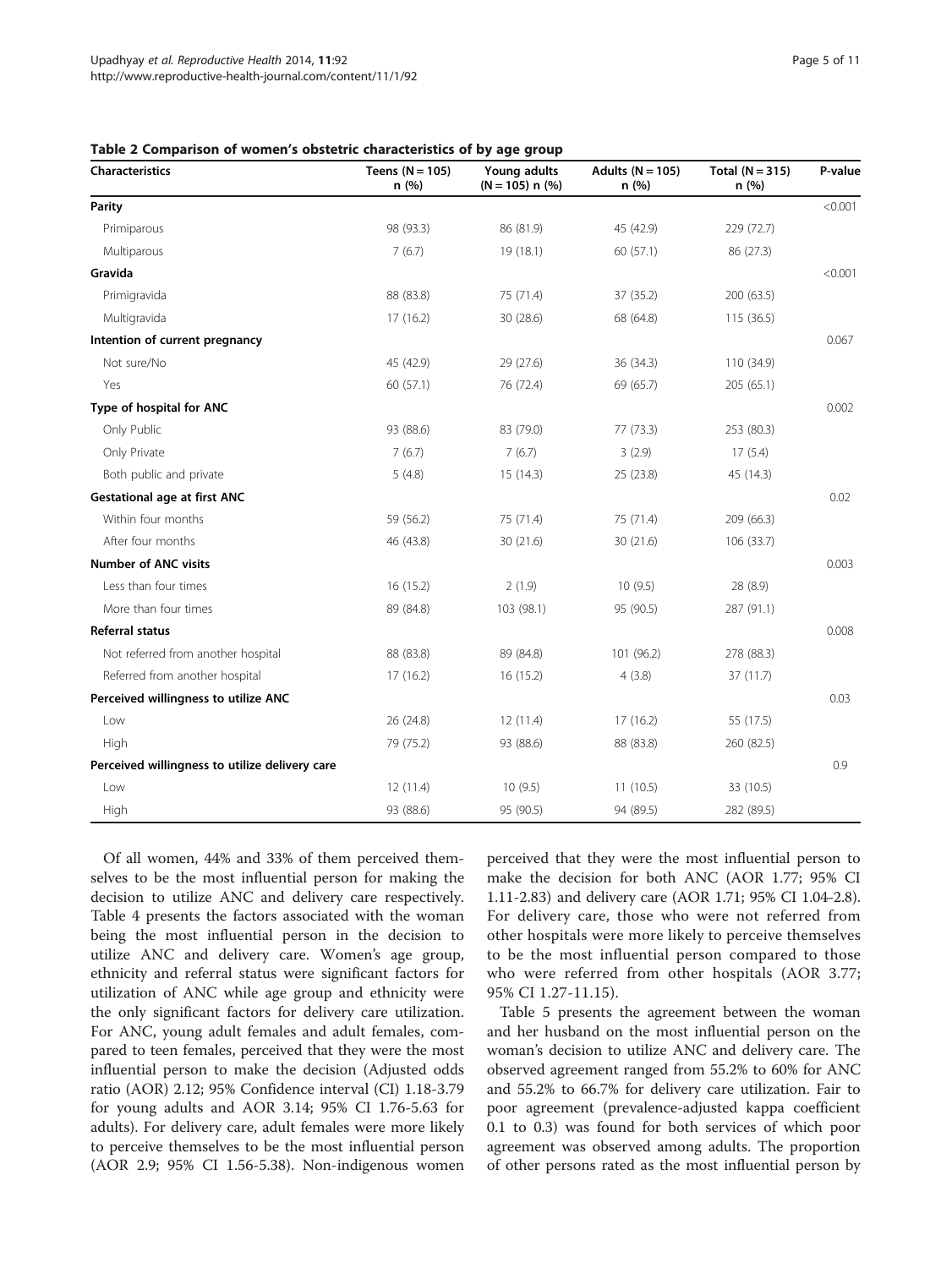| <b>Characteristics</b>                | Teens $(N = 105)$<br>n(%) | Young adults<br>$(N = 105)$ n $(\%)$ | Adults ( $N = 105$ )<br>n(%) | Total $(N = 315)$<br>n (%) | P-value     |
|---------------------------------------|---------------------------|--------------------------------------|------------------------------|----------------------------|-------------|
| Husband's characteristics             |                           |                                      |                              |                            |             |
| Age                                   |                           |                                      |                              |                            |             |
| Median (IQR)                          | 23 (21,24)                | 26 (24,29)                           | 30 (28,33)                   | 26 (23,30)                 | $< 0.001*$  |
| <b>Education</b>                      |                           |                                      |                              |                            | $< 0.001**$ |
| Illiterate or can only read and write | 3(2.9)                    | 1(0.9)                               | 4(3.8)                       | 8(2.5)                     |             |
| Primary or secondary                  | 92 (87.6)                 | 77 (73.3)                            | 64 (60.9)                    | 233 (73.9)                 |             |
| University degree or higher           | 9(8.6)                    | 27(25.7)                             | 37 (35.2)                    | 74 (23.2)                  |             |
| Occupation                            |                           |                                      |                              |                            | $0.02**$    |
| Unemployed                            | 5(4.8)                    | 4(3.8)                               | 3(2.9)                       | 12(3.8)                    |             |
| Employed                              | 60 (57.1)                 | 79 (75.2)                            | 79 (75.2)                    | 218 (69.2)                 |             |
| Farmer or others                      | 40 (38.1)                 | 22(21)                               | 23 (21.9)                    | 83 (26.3)                  |             |
| Type of family                        |                           |                                      |                              |                            | 0.2         |
| Nuclear                               | 33 (31.4)                 | 40 (38.1)                            | 45 (42.9)                    | 108 (34.3)                 |             |
| Joint                                 | 72 (68.6)                 | 65 (61.9)                            | 60 (57.1)                    | 197 (62.5)                 |             |
| Per capita income                     |                           |                                      |                              |                            | 0.7         |
| $< 700$ USD                           | 72 (68.6)                 | 73 (69.5)                            | 68 (64.8)                    | 213 (67.6)                 |             |
| $\geq$ 700 USD                        | 33 (31.4)                 | 32 (30.5)                            | 37 (35.2)                    | 102 (32.4)                 |             |
| Mother-in-law's characteristics       |                           |                                      |                              |                            |             |
| Age                                   |                           |                                      |                              |                            | $< 0.001*$  |
| Median (IQR)                          | 45 (42,50)                | 50 (45,55)                           | 55 (50,60)                   | 50 (45,55)                 |             |
| <b>Education</b>                      |                           |                                      |                              |                            | 0.2         |
| Illiterate or can only read and write | 88 (83.8)                 | 87 (82.9)                            | 95 (90.5)                    | 270 (85.7)                 |             |
| Secondary or lower                    | 17 (16.2)                 | 18(17.1)                             | 10(9.5)                      | 45 (14.3)                  | 0.2         |
| Occupation                            |                           |                                      |                              |                            | < 0.001     |
| Housewife                             | 25(23.8)                  | 26 (24.8)                            | 52 (49.5)                    | 103 (32.7)                 |             |
| Farmer or laborer                     | 68 (64.8)                 | 63 (60)                              | 48 (45.7)                    | 174 (55.2)                 |             |
| Employed                              | 12 (11.4)                 | 16(15.2)                             | 5(4.8)                       | 33 (10.5)                  |             |
| Lives with daughter-in-law            |                           |                                      |                              |                            | 0.09        |
| No                                    | 43 (41)                   | 39 (37.1)                            | 54 (51.4)                    | 136 (43.2)                 |             |
| Yes                                   | 62 (59)                   | 66 (62.9)                            | 51 (48.6)                    | 179 (56.8)                 |             |

<span id="page-5-0"></span>

| Table 3 Characteristics of husbands and mothers-in-law by women's age group |  |  |  |
|-----------------------------------------------------------------------------|--|--|--|
|-----------------------------------------------------------------------------|--|--|--|

\*Wilcoxon's Rank Sum test \*\*Fisher's exact test.

both husband and women was detected among teens (51.4%), young adults (40.0%) and adults (22.8%) for ANC and among teens (60.0%), young adults (55.2%) and adults (31.4%) for delivery care.

## **Discussion**

In our study, women, along with their husbands and mothers-in-law, all perceived that the husband was the most influential person in the woman's decision to utilize ANC and delivery care, particularly in teens and young adults. In contrast, adult women, along with their husbands and mothers-in-law perceived the woman to be the most influential person for utilization of ANC services. A woman aged 25-34, having a non-indigenous

ethnicity or who was not referred from another hospital was more likely to perceive herself as the most influential person for making the decision to utilize delivery care services. The level of agreement between a woman and her husband on the most influential person was poor to fair.

In our study, a high proportion of the women and their husbands were perceived to be influential person but the husband was found to be more influential based on our ranking technique. The influential person on the decision to utilize maternal health care services differs among countries and might be explained by the differences in cultural, social and health system contexts as well as variations in the measurement technique. The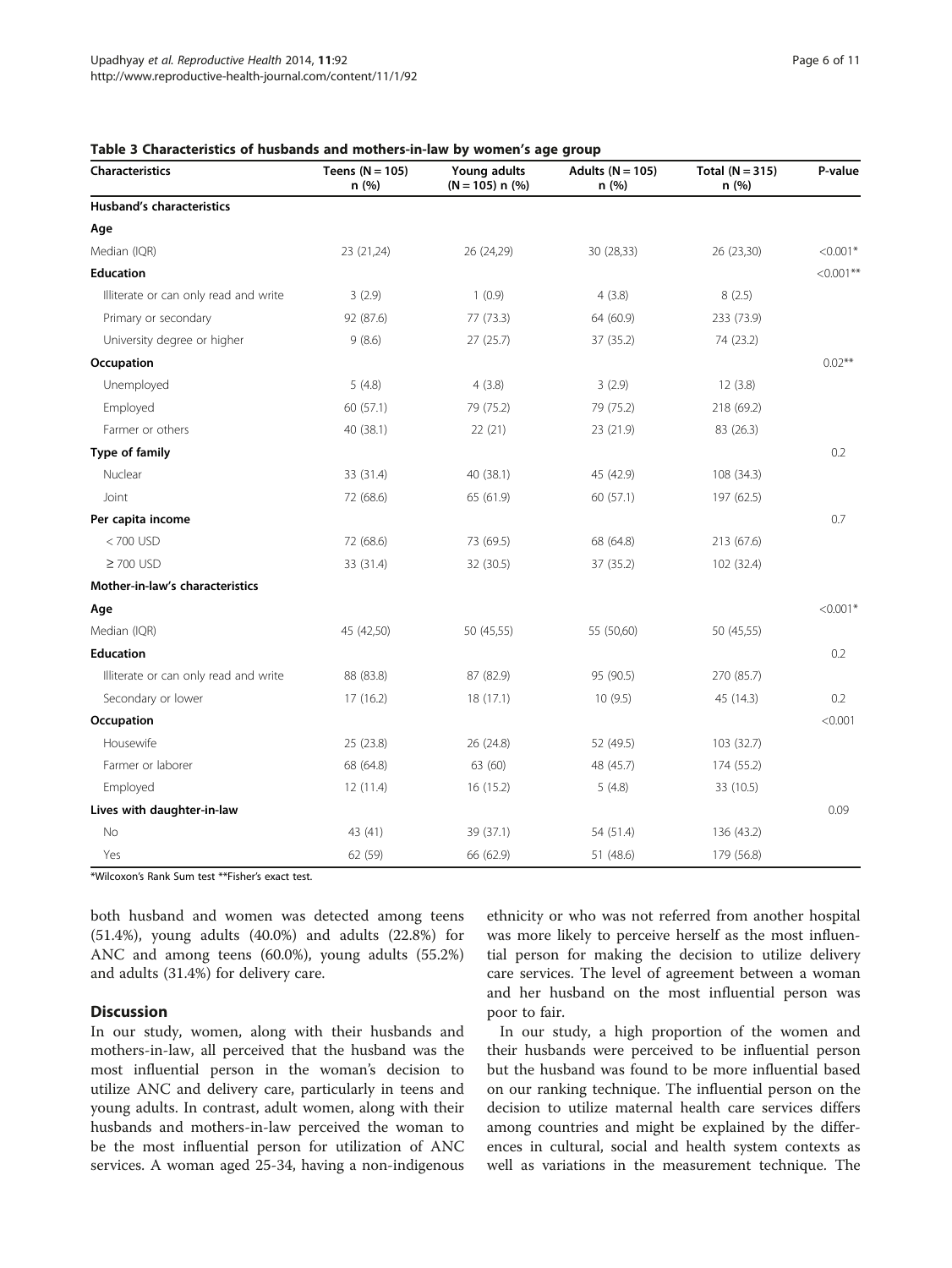<span id="page-6-0"></span>

influence of the husband as the main decision maker for a woman's utilization of maternal health services found in this study was also found in previous studies in Bangladesh, Burkina Faso, Tanzania and Nepal [[24](#page-9-0)-[26,33\]](#page-9-0). However, a study in Thailand found that the women themselves influenced their own decision on utilization of delivery care more than other family members [\[27](#page-9-0)]. In Nepal and other South Asian and African countries which have patriarchal societies, males are prominent in making the decisions [[24,34](#page-9-0)]. This may be related to being a household head and financial authority as approximately 88% of women in our study said that the hospital expenditure was paid by their husband (data not shown). On the other hand, in Thailand, gender equality [[35](#page-9-0)] and universal health coverage [\[36\]](#page-9-0) have given women more empowerment.

In addition to the couple, the mother-in-law could be a person who influences the decision to utilize maternal health care services [[24,25](#page-9-0)]. A community-based study in Mali found that the traditional belief by the motherin-law of home delivery influenced the place of delivery [[34\]](#page-9-0). However, the influence of the mother-in-law was not as prominent as the husband's or woman's influence in our study. This might be related to the study setting being an urban area while the previous three studies were conducted in rural areas where the traditional society persists and imparts greater power to the motherin-law in the management of household and health decisions [[25,37,38\]](#page-9-0). Nuclear families are free from the influence of mothers-in-law, who do not live in the same household and this is prominent in urban settings. The explanation of more influence of the mother-in-law in delivery care than ANC could not be explained but it may be related to more traditional beliefs in delivery care than in ANC.

The proportion of women perceiving themselves as the most influential person in the decision to utilize delivery care in our study was lower than reported from

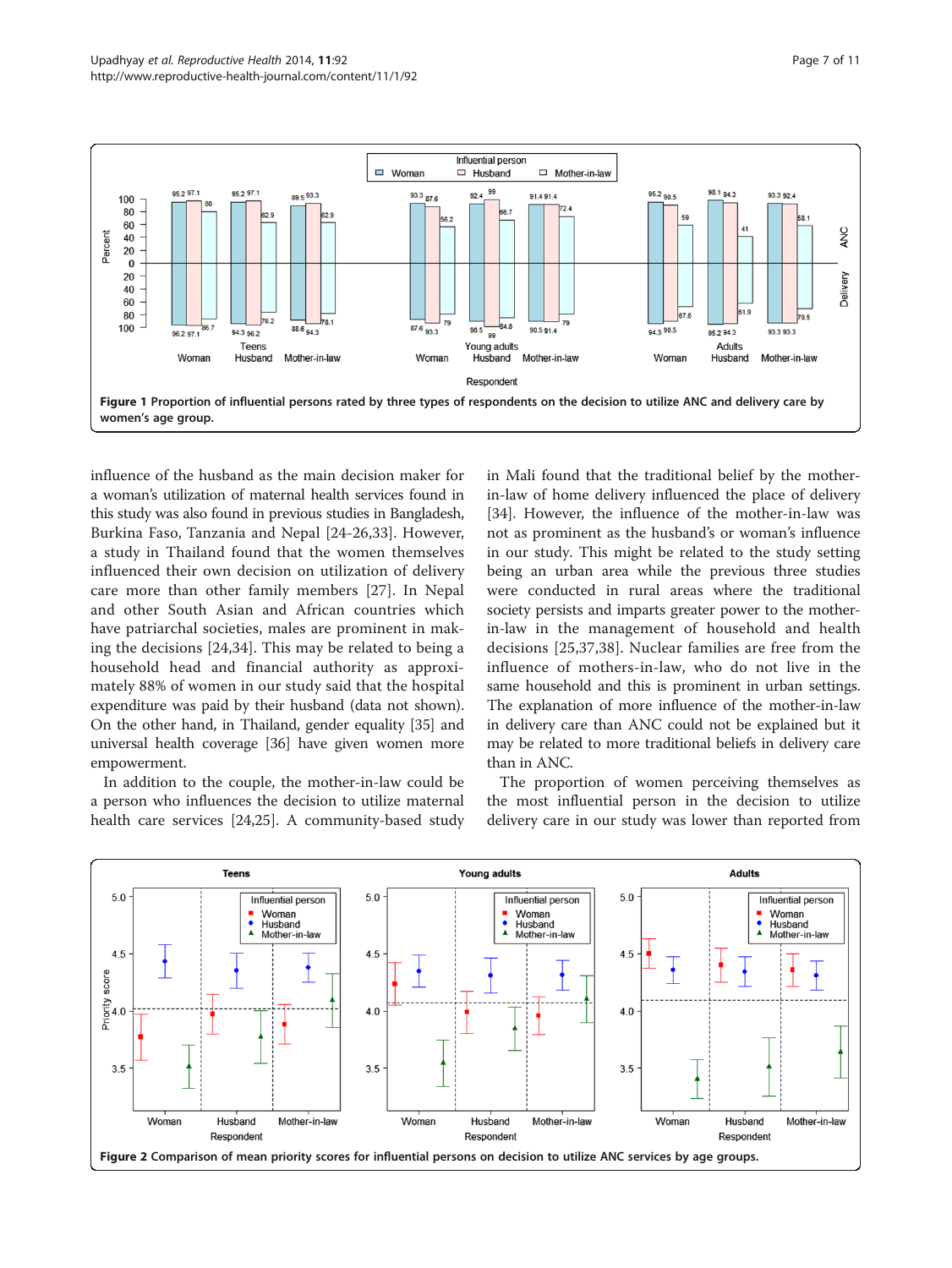<span id="page-7-0"></span>

a study in Kenya but higher than that from a study in Pakistan. However, in both studies the assessment of the decision maker was done differently than in our study [[28,29](#page-9-0)]. Adult women were more independent in decision making which was supported by two studies conducted in South Asian countries and age was positively associated with the household decision-making autonomy [[30,31\]](#page-9-0). In a study from Tanzania, teen pregnant women were more likely to receive advice from their mother or a close person rather than from their partner in comparison to adult women [\[12](#page-9-0)]. A report from the World Health Organization (WHO) also mentioned that young women including teens had a lack of authority for decision making or resources for using health services [[39](#page-9-0)]. Women with non-indigenous ethnicity belong to an upper social class in Nepal and were found to be more empowered than indigenous women [\[40](#page-9-0)]. This might be the possible explanation for non-indigenous women perceiving themselves as the the most influential person on decisionmaking processes. For the referral status result, emergency

obstetrics incur higher health expenditures for referral cases where the decision makers were the husband or other family members [\[33,](#page-9-0)[41\]](#page-10-0).

Poor to fair agreement was found between the women's and their husbands' responses on the most influential person for utilization of maternal health services. This result was similar to results from previous studies on spousal agreement in household decisionmaking, family planning and maternal health behaviours. The agreement on the issues of health decision making and the influential person are subjective and depends on the spousal communication [\[42,43\]](#page-10-0).

There were a few limitations in our study. First, the purposive sampling technique in our study may have reduced the representativeness of the study sample to the Nepalese population. Second, the samples were independent of type of delivery, area of admission (general ward or special cabin) and referral status, which might have influenced the woman's decision to utilize the services. Third, the study involved facility-based data

| Table 4 Final logistic regression model identifying factors associated with women being perceived as the most |  |
|---------------------------------------------------------------------------------------------------------------|--|
| influential person on decision to utilize ANC delivery care                                                   |  |

| <b>Factors</b>                                              |                  | <b>ANC</b>           |           | <b>Delivery</b>     |                      |           |  |
|-------------------------------------------------------------|------------------|----------------------|-----------|---------------------|----------------------|-----------|--|
|                                                             |                  | $N = 315$            |           |                     |                      |           |  |
|                                                             | AOR (95% CI)     | P-value <sup>*</sup> | P-value** | <b>AOR (95% CI)</b> | P-value <sup>®</sup> | P-value** |  |
| Age group of women: $ref. = Teens$                          |                  |                      | < 0.001   |                     |                      | 0.002     |  |
| Young adults                                                | 2.12 (1.18,3.79) | 0.01                 |           | 1.54 (0.81,2.93)    | 0.2                  |           |  |
| Adults                                                      | 3.14 (1.76,5.63) | < 0.001              |           | 2.9 (1.56,5.38)     | < 0.001              |           |  |
| <b>Ethnicity of women:</b> ref. = Indigenous Non-Indigenous | 1.77 (1.11,2.83) | 0.02                 | 0.02      | 1.71 (1.04,2.8)     | 0.03                 | 0.03      |  |
| <b>Referral status:</b> ref. = Referred Not referred        |                  |                      |           | 3.77 (1.27,11.15)   | 0.02                 | 0.006     |  |

AOR Adjusted odds ratio, CI Confidence interval, \*Wald's test, \*\* Likelihood ratio test.

Factors included in the initial model for ANC decision-making were age at marriage of women, type of marriage arrangement, age and occupation of mother-in-law, and daughter-in-law and mother-in-law sharing same residence.

Factors included in the initial model for delivery decision-making were place of residence, occupation and age at marriage of women, place of ANC, gestational age at first ANC, willingness to attend ANC, education level of husband, per capita income, age and occupation of mother-in-law.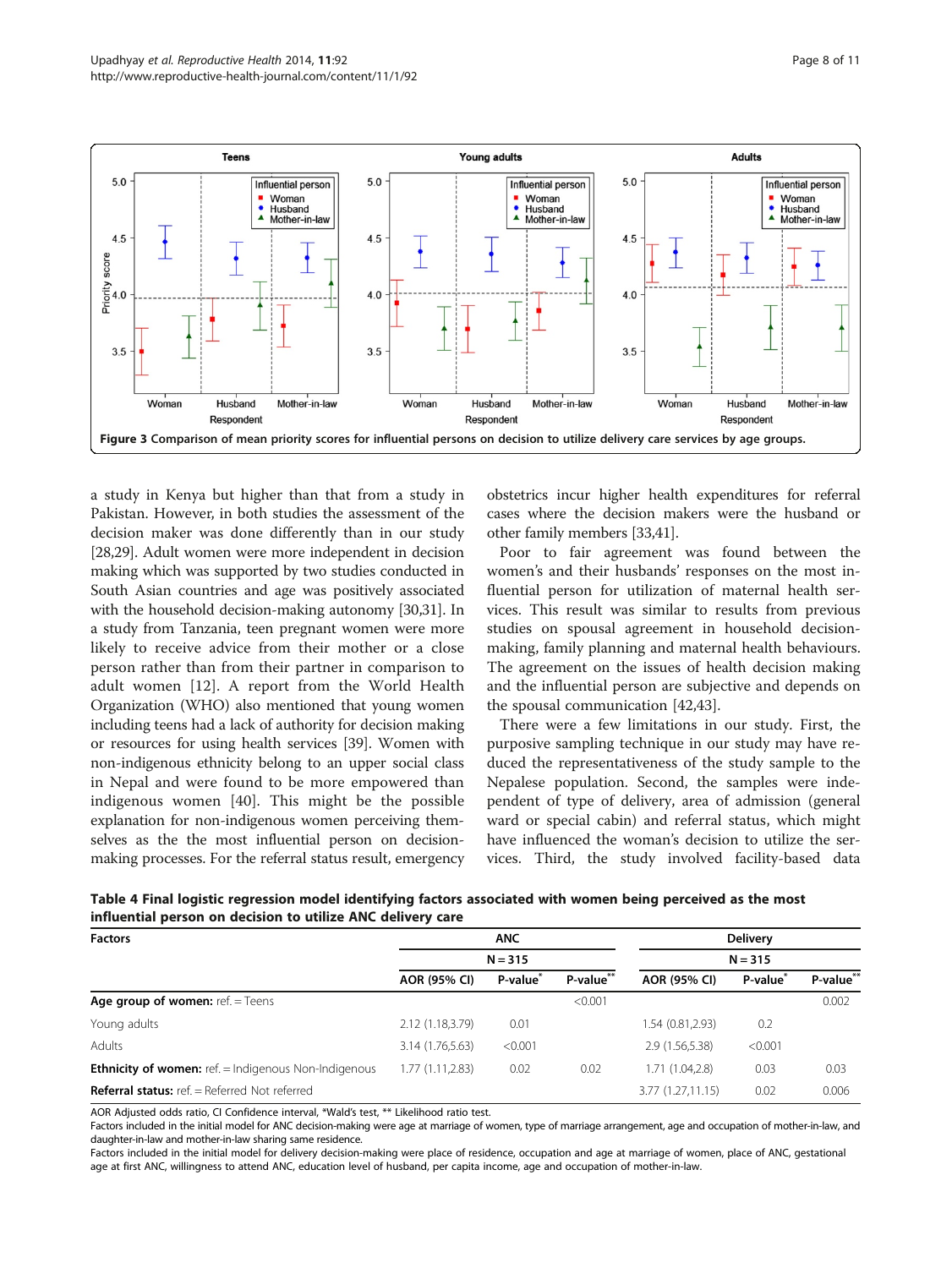|                        | Antenatal care |                    |           |           | Delivery care |                    |           |           |           |             |
|------------------------|----------------|--------------------|-----------|-----------|---------------|--------------------|-----------|-----------|-----------|-------------|
|                        |                | Husband's response |           |           |               | Husband's response |           |           |           |             |
| Teen's response        |                | Woman (%)          | Other (%) | Total (%) |               |                    | Woman (%) | Other (%) | Total (%) |             |
|                        | Woman          | 9(8.6)             | 20 (19.0) | 29(27.6)  | $K = 0.02$    | Woman              | 7(6.7)    | 15(14.3)  | 22(21)    | $K = 0.07$  |
|                        | Other          | 22(20.9)           | 54 (51.4) | 76 (72.3) | $Kpa = 0.2$   | Other              | 20(19.0)  | 63 (60)   | 83 (79)   | $Kpa = 0.3$ |
|                        | Total (%)      | 31 (29.5)          | 74 (70.4) | 105 (100) |               | Total (%)          | 27(25.7)  | 78 (74.3) | 105 (100) |             |
| Young adult's response |                |                    |           |           |               |                    |           |           |           |             |
|                        | Woman          | 19 (18.8)          | 30(28.6)  | 49 (46.7) | $K = 0.1$     | Woman              | 9(8.6)    | 23 (21.9) | 32 (30.5) | $K = 0.08$  |
|                        | Other          | 14(13.3)           | 42 (40)   | 57 (54.3) | $Kpa = 0.2$   | Other              | 15(14.3)  | 58 (55.2) | 73 (69.5) | $Kpa = 0.3$ |
|                        | Total (%)      | 33 (31.4)          | 72 (68.6) | 105 (100) |               | Total (%)          | 24 (22.9) | 81(77.1)  | 105 (100) |             |
| Adult's response       |                |                    |           |           |               |                    |           |           |           |             |
|                        | Woman          | 34 (32.4)          | 25(23.8)  | 59 (56.2) | $K = 0.1$     | Woman              | 25(23.8)  | 25(23.8)  | 50 (47.6) | $K = 0.1$   |
|                        | Other          | 22(21)             | 24 (22.8) | 46 (43.8) | $Kpa = 0.1$   | Other              | 22(21)    | 33 (31.4) | 55 (52.4) | $Kpa = 0.1$ |
|                        | Total (%)      | 56 (53.3)          | 59 (56.2) | 105 (100) |               | Total (%)          | 47 (44.8) | 58 (55.2) | 105 (100) |             |

<span id="page-8-0"></span>Table 5 Agreement of the most influential person for ANC and delivery care by age groups

K: kappa coefficient; Kpa: prevalence-adjusted kappa coefficient.

collection since this study aimed to identify the influential person of women who utilized the services. Thus, results cannot be generalized to pregnant women who do not utilize facility-based maternal health care services in Nepal. The respondents may have also felt the tendency of cultural norms on respecting their husbands and mothers-in-law, the so called autonomy effect, which may have overestimated the influence of other family members in decision-making, particularly among teens. However, all respondents were interviewed independently, thus the perception of social desirability was presumably less. Furthermore, the study subjects were forced to select the most influential person. This might have understated the role of other people who could have been jointly involved in the decision. The findings should be interpreted in the light of the context of Nepal where a safe delivery incentive program and national free delivery policy has been implemented which might have influenced the utilization of maternal health care services. Finally, we did not ask the subjects for the reason(s) why they ranked that person as the most influential on the woman's decision to utilize the maternal health care services.

#### Conclusion

Our study confirmed that both the woman and her husband had an influence on the decision to utilize maternal health care services based on the response from the woman herself, her husband and her mother-in law. It is evident that women in their teens and non-indigenous women are vulnerable groups and have a limited decisionmaking capacity on their utilization of maternal health services. The interventions for improving utilization of

ANC and delivery care should be emphasized on the couple, especially among teen pregnant women and their husband.

Both women and their husbands influenced the decision to utilize ANC and delivery care. However, husbands were more influential than their wives, especially husbands of teens and young adults. Agreement of the perception on the most influential person between the women and their husband was less useful. Husband involvement is thus crucial in developing strategies to improve utilization of maternal health care services. Further studies on the perception of influential persons should be expanded to communitybased settings.

#### Abbreviations

ANC: Antenatal care; AOR: Adjusted odds ratio; CI: Confidence interval; MDG5: Millennium Development Goals 5; PMWH: Paropakar Maternity and Women's Hospital; TUTH: Tribhuvan University Teaching Hospital; WHO: World Health Organization.

#### Competing interests

The authors declare that they have no competing interests.

#### Authors' contributions

PU designed the study, conducted the data collection process, analyzed and interpreted the data, and prepared the manuscript. TL involved in all aspects of the study and manuscript preparation. ABS and NP helped to conceptualize the study, supported the data collection process and commented on the manuscript. All authors read and approved the final manuscript.

#### Acknowledgements

This study was a part of the thesis of the first author for fulfilling the requirements of a Master of Science degree in Epidemiology at Prince of Songkla University, Thailand. The research was funded by a grant from the Graduate School, Prince of Songkla University, Thailand. We would like to thank Mr. Edward McNeil for his valuable assistance in the statistical analysis and English editing of the manuscript.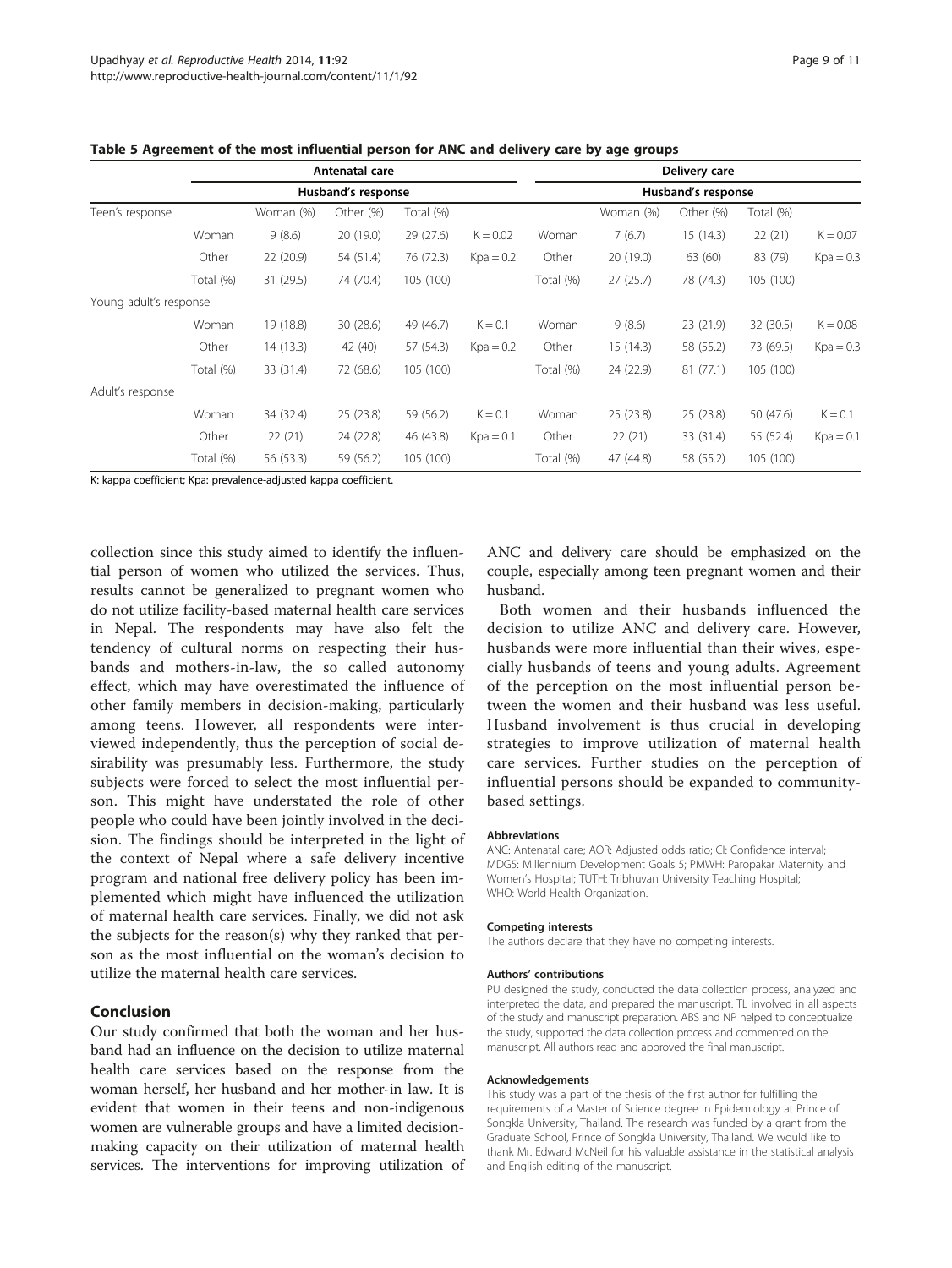#### <span id="page-9-0"></span>Author details

<sup>1</sup> Epidemiology Unit, Faculty of Medicine, Prince of Songkla University, Hat Yai, Songkhla, Thailand, 90110. <sup>2</sup>Paropakar Maternity and Women's Hospital, Thapathali, Kathmandu, Nepal. <sup>3</sup>Department of Obstetrics and Gynecology, Tribhuban University Teaching Hospital, Maharajgunj, Kathmandu, Nepal.

Received: 29 July 2014 Accepted: 18 December 2014 Published: 23 December 2014

#### References

- WHO, UNICEF, UNFPA: Trends in maternal mortality 1990-2010. Geneva, Switzerland: WHO, UNICEF, UNFPA and The World Bank estimates; 2012. Available from: [[http://www.searo.who.int/maldives/documents/](http://www.searo.who.int/maldives/documents/Trends_in_maternal_mortality_A4__1990-2010.pdf) [Trends\\_in\\_maternal\\_mortality\\_A4\\_\\_1990-2010.pdf](http://www.searo.who.int/maldives/documents/Trends_in_maternal_mortality_A4__1990-2010.pdf)] [cited 2014 January 01]
- 2. WHO: Pregnant Adolescents, Delivering on global promises for hope. Geneva, Switzerland: World Health Organization; 2006. Available from: [\[http://](http://whqlibdoc.who.int/publications/2006/9241593784_eng.pdf?ua=1) [whqlibdoc.who.int/publications/2006/9241593784\\_eng.pdf?ua=1\]](http://whqlibdoc.who.int/publications/2006/9241593784_eng.pdf?ua=1) [cited 2014 January 10]
- 3. WHO: Adolescent pregnancy Unmet needs and undone deeds. A review of the literature and programmes. Geneva, Switzerland: Issues in Adolescent Health and Development; 2007. Available from: [[http://whqlibdoc.who.int/](http://whqlibdoc.who.int/publications/2007/9789241595650_eng.pdf) [publications/2007/9789241595650\\_eng.pdf](http://whqlibdoc.who.int/publications/2007/9789241595650_eng.pdf)] [cited 2014 January 5]
- WHO: Antenatal care in developing countries: promises, achievements and missed opportunities. An analysis of trends, levels and differentials, 1990-2001. Geneva, Switzerland: World Health Organization; 2003. Available from: [[http://www.childinfo.org/files/antenatal\\_care.pdf\]](http://www.childinfo.org/files/antenatal_care.pdf) [cited 2014 January 5]
- 5. Robinson JJ, Wharrad H: The relationship between attendance at birth and maternal mortality rates: an exploration of United Nations' data sets including the ratios of physicians and nurses to population, GNP per capita and female literacy. J Adv Nurs 2001, 34:445–455.
- 6. Atuyambe L, Mirembe F, Tumwesigye NM, Annika J, Kirumira EK, Faxelid E: Adolescent and adult first time mothers' health seeking practices during pregnancy and early motherhood in Wakiso district, central Uganda. Reprod Health 2008, 5:13.
- 7. Rahman MM, Haque SE, Zahan MS: Factors affecting the utilisation of postpartum care among young mothers in Bangladesh. Health Soc Care Commun 2011, 19:138–147.
- Adhikari R: Early marriage and childbearing: risks and consequences. Geneva, Switzerland: World Health Organization; 2003. Available from: [\[http://](http://whqlibdoc.who.int/publications/2006/9241593776_eng.pdf) [whqlibdoc.who.int/publications/2006/9241593776\\_eng.pdf\]](http://whqlibdoc.who.int/publications/2006/9241593776_eng.pdf) [cited 2014 January 12]
- 9. Kingston D, Heaman M, Fell D, Chalmers B: Comparison of adolescent, young adult, and adult women's maternity experiences and practices. Pediatrics 2012, 129:e1228–e1237.
- 10. Edirne T, Can M, Kolusari A, Yildizhan R, Adali E, Akdag B: Trends, characteristics, and outcomes of adolescent pregnancy in eastern Turkey. Int J Gynaecol Obstet 2010, 110:105–108.
- 11. Ministry of Health and Population, New ERA, ICF International: Nepal Demographic and Health Survey 2011. Calverton, Maryland, USA: Ministry of Health and Population, New ERA, ICF International; 2012.
- 12. Gross K, Alba S, Glass TR, Schellenberg JA, Obrist B: Timing of antenatal care for adolescent and adult pregnant women in south-eastern Tanzania. BMC Pregnancy Childbirth 2012, 12:16.
- 13. Finlayson K, Downe S: Why do women not use antenatal services in low- and middle-income countries? A meta-synthesis of qualitative studies. PLoS Med 2013, 10:e1001373.
- 14. United Nations: The Millennium Development Goals Report 2013. New York, USA: United Nations; 2013. Available from: [\[http://www.un.org/](http://www.un.org/millenniumgoals/pdf/report-2013/mdg-report-2013-english.pdf) [millenniumgoals/pdf/report-2013/mdg-report-2013-english.pdf\]](http://www.un.org/millenniumgoals/pdf/report-2013/mdg-report-2013-english.pdf) [cited 2014 May 17]
- 15. Witter S, Khadka S, Nath H, Tiwari S: The national free delivery policy in Nepal: early evidence of its effects on health facilities. Health Policy Plan 2011, 26(Suppl 2):ii84–ii91.
- 16. Powell-Jackson T, Neupane BD, Tiwari S, Tumbahangphe K, Manandhar D, Costello AM: The impact of Nepal's national incentive programme to promote safe delivery in the district of Makwanpur. Adv Health Econ Health Serv Res 2009, 21:221–249.
- 17. Government of Nepal, United Nations Country Team of Nepal: Nepal Millennium Development Goals Progress Report 2013. Kathmandu, Nepal: Government of Nepal, United Nations Country Team of Nepal; 2013.

Available from: [[http://planipolis.iiep.unesco.org/upload/Nepal/](http://planipolis.iiep.unesco.org/upload/Nepal/Nepal_MDG_2013.pdf) [Nepal\\_MDG\\_2013.pdf](http://planipolis.iiep.unesco.org/upload/Nepal/Nepal_MDG_2013.pdf)] [cited 2014 March 28]

- 18. Kaphle S, Hancock H, Newman LA: Childbirth traditions and cultural perceptions of safety in Nepal: critical spaces to ensure the survival of mothers and newborns in remote mountain villages. Midwifery 2013, 29(10):1173–1181.
- 19. Brunson J: Confronting maternal mortality, controlling birth in Nepal: the gendered politics of receiving biomedical care at birth. Soc Sci Med 2010, 71(10):1719–1727.
- 20. Teferra AS, Alemu FM, Woldeyohannes SM: Institutional delivery service utilization and associated factors among mothers who gave birth in the last 12 months in Sekela District, North West of Ethiopia: a community-based cross sectional study. BMC Pregnancy Childbirth 2012, 12:74.
- 21. Doku D, Neupane S, Doku PN: Factors associated with reproductive health care utilization among Ghanaian women. BMC Int Health Hum Rights 2012, 12:29.
- 22. Mumbare SS, Rege R: Antenatal care services utilization, delivery practices and factors affecting them in tribal area of north maharashtra. Indian J Community Med 2011, 36:287–290.
- 23. Simkhada B, Teijlingen ER, Porter M, Simkhada P: Factors affecting the utilization of antenatal care in developing countries: systematic review of the literature. J Adv Nurs 2008, 61:244–260.
- 24. Simkhada B, Porter MA, van Teijlingen ER: The role of mothers-in-law in antenatal care decision-making in Nepal: a qualitative study. BMC Pregnancy Childbirth 2010, 10:34.
- 25. Some DT, Sombie I, Meda N: How decision for seeking maternal care is made–a qualitative study in two rural medical districts of Burkina Faso. Reprod Health 2013, 10:8.
- 26. Story WT, Burgard SA, Lori JR, Taleb F, Ali NA, Hoque DM: Husbands' involvement in delivery care utilization in rural Bangladesh: a qualitative study. BMC Pregnancy Childbirth 2012, 12:28.
- 27. Liabsuetrakul T, Oumudee N: Effect of health insurance on delivery care utilization and perceived delays and barriers among southern Thai women. BMC Public Health 2011, 11:510.
- 28. van Eijk AM, Bles HM, Odhiambo F, Ayisi JG, Blokland IE, Rosen DH, Adazu K, Slutsker L, Lindblade KA: Use of antenatal services and delivery care among women in rural western Kenya: a community based survey. Reprod Health 2006, 3:2.
- 29. Sabeena Jalal NAS: Ante Nata Care (ANC) seeking behavior among women living in an urban squatter settlement: results from an ethnographic study. Italian J Public Health 2011, 8(3):261-267.
- Acharya DR, Bell JS, Simkhada P, van Teijlingen ER, Regmi PR: Women's autonomy in household decision-making: a demographic study in Nepal. Reprod Health 2010, 7:15.
- 31. Senarath U, Gunawardena NS: Women's autonomy in decision making for health care in South Asia. Asia Pac J Public Health 2009, 21(2):137–143.
- 32. Sim J, Wright CC: The kappa statistic in reliability studies: use, interpretation, and sample size requirements. Phys Ther 2005, 85:257–268.
- 33. Pembe AB, Urassa DP, Darj E, Carlsted A, Olsson P: Qualitative study on maternal referrals in rural Tanzania: decision making and acceptance of referral advice. Afr J Reprod Health 2008, 12:120–131.
- 34. White DDM, Rubardt M, Sissoko K, Stephenson R: The influence of intrafamilial power on maternal health care in Mali: perspectives of women, men and mothers-in-law. Int Perspect Sex Reprod Health 2013, 39:58–68.
- 35. UNDP in Thailand: Available from: [\[http://www.th.undp.org/content/](http://www.th.undp.org/content/thailand/en/home/mdgoverview/overview/mdg3/) [thailand/en/home/mdgoverview/overview/mdg3/\]](http://www.th.undp.org/content/thailand/en/home/mdgoverview/overview/mdg3/) [cited 2014 March 12]
- 36. Thailand: health care for all, at a price. Available from: [\[http://www.who.int/](http://www.who.int/bulletin/volumes/88/2/10-010210/en/) [bulletin/volumes/88/2/10-010210/en/\]](http://www.who.int/bulletin/volumes/88/2/10-010210/en/) [cited 2014 March 12]
- Thapa DK, Niehof A: Women's autonomy and husbands' involvement in maternal health care in Nepal. Soc Sci Med 2013, 93:1–10.
- 38. Pregnancy and Childbirth in Nepal. Available from: [[http://www.nsmp.org/](http://www.nsmp.org/pregnancy_childbirth_nepal/) [pregnancy\\_childbirth\\_nepal/](http://www.nsmp.org/pregnancy_childbirth_nepal/)] [cited 2014 March 4]
- 39. WHO: Adolescents, social support and help-seeking behavior. Geneva, Switzerland: World Health Organization; 2007. Available from: [\[http://](http://whqlibdoc.who.int/publications/2007/9789241595711_eng.pdf?ua=1) [whqlibdoc.who.int/publications/2007/9789241595711\\_eng.pdf?ua=1\]](http://whqlibdoc.who.int/publications/2007/9789241595711_eng.pdf?ua=1) [cited2014 May 25]
- 40. Tuladhar S, Khanal KRKCL, Ghimire PK, Onta K: Women's Empowerment and Spousal Violence in Relation to Health Outcomes in Nepal: Further analysis of the 2011 Nepal Demographic and Health Survey. Calverton, Maryland, USA: